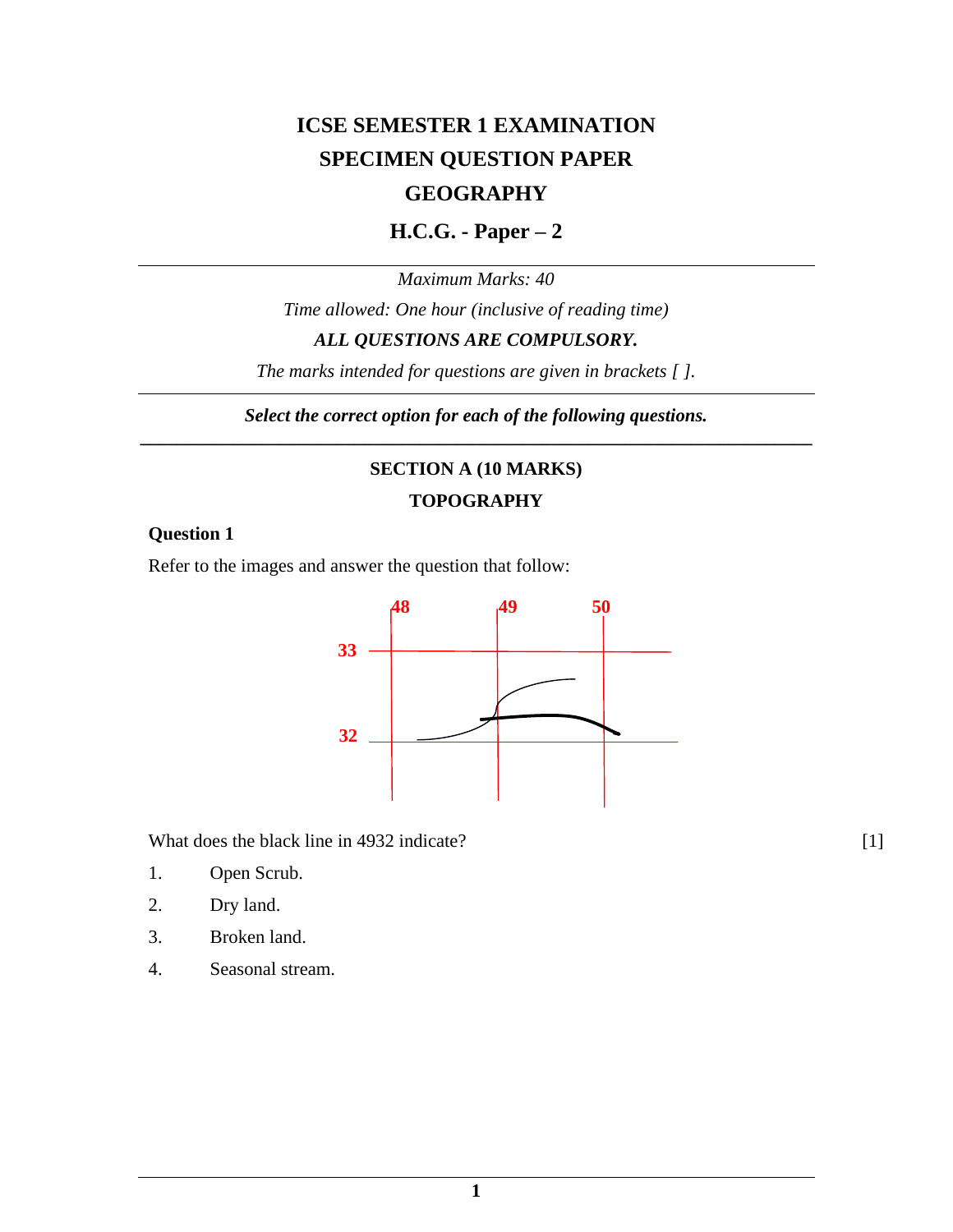Refer to the images and answer the question that follow:



What is the direction of Dantrai from Dhann?

- 1. North east.
- 2. Northwest.
- 3. South East.
- 4. South west.

#### **Question 3**

Refer to the images and answer the question that follow:



- 1. Spot height of 277 m
- 2. Spot Height of 277 cm
- 3. Spot height of 277 mm.
- 4. Spot height of 277 km.

[1]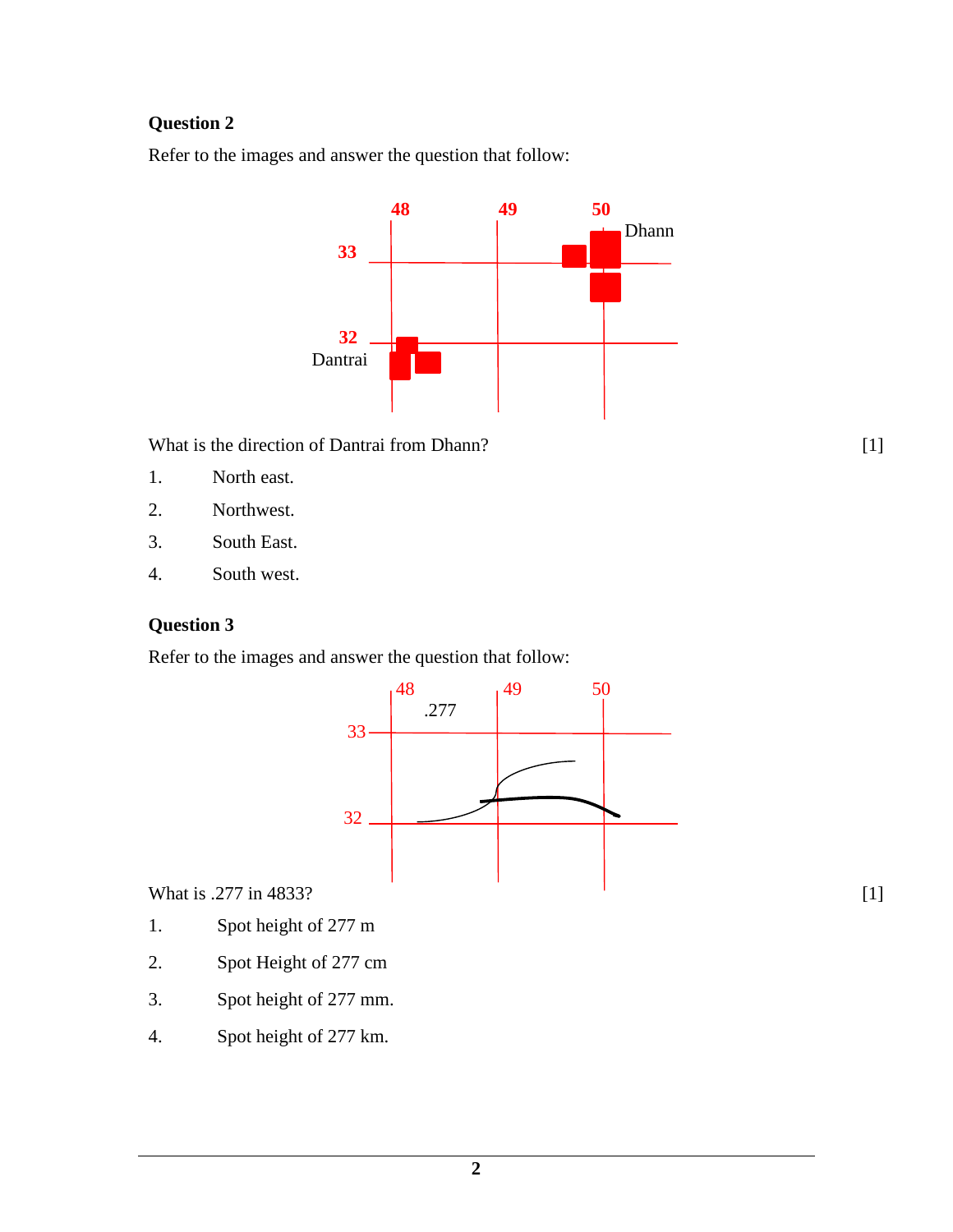Refer to the images and answer the question that follow:



What does . 2r in 5032 indicate? [1]

- 1. The relative height of the tank is 2m
- 2. The relative height of the tank is 2 cm.
- 3. The relative depth of the embankment is 2 m.
- 4. The relative depth of the embankment is 2cm.

### **Question 5**

Refer to the images and answer the question that follow:



What is the main occupation of the people living in the area shown on the map extract? [1]

- 1. Mining
- 2. Agriculture
- 3. Fishing
- 4. Sheep rearing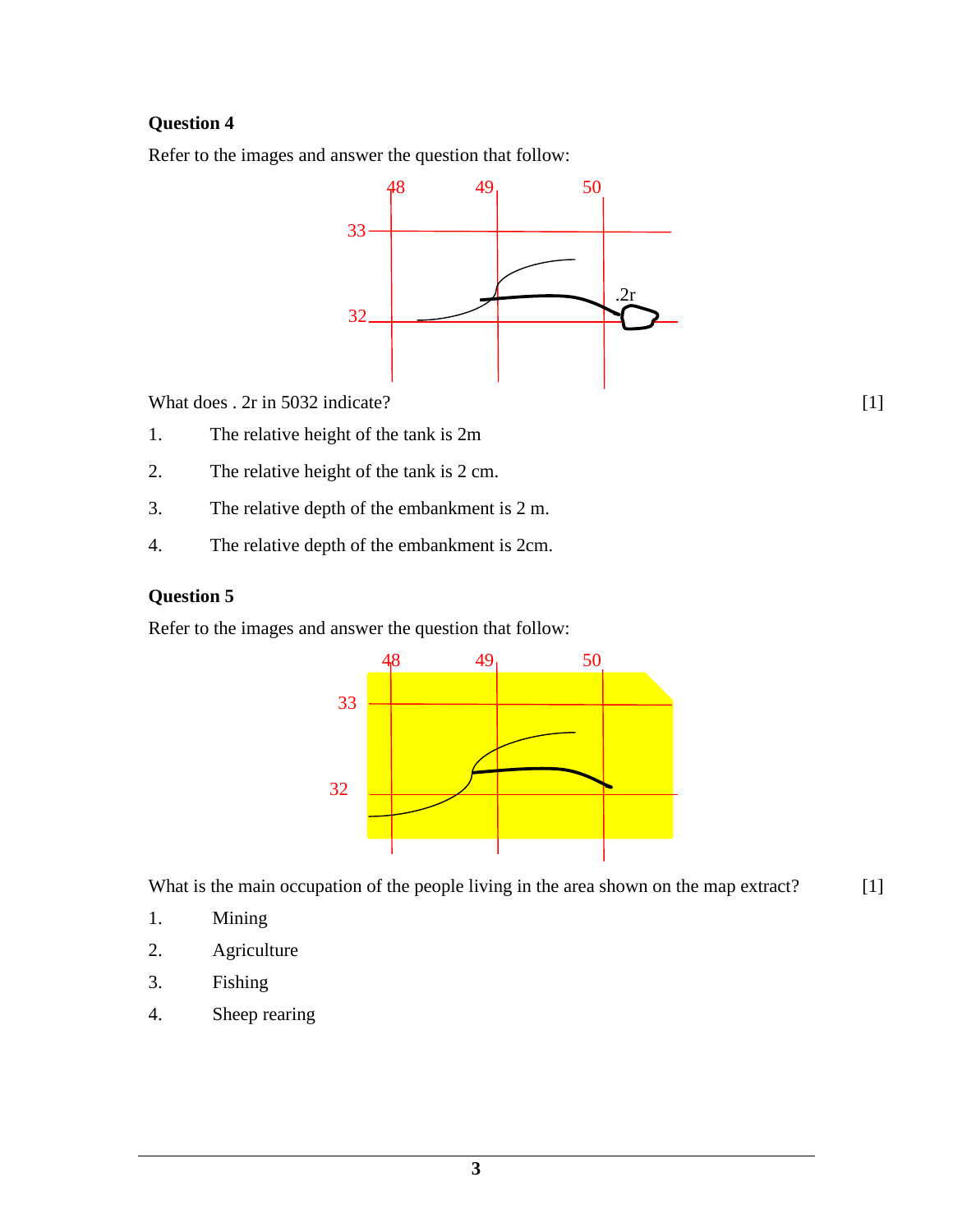Refer to the images and answer the question that follow:



Which is the most important town in the above image? [1]

- 1. Idarla.
- 2. Malawa.
- 3. Dantrai.
- 4. Dhann.

### **Question 7**

Refer to the images and answer the question that follow:



What is the black vertical line between 49 and 50 Easting? [1]

- 1. A line of latitude.
- 2. A line of longitude.
- 3. An Easting.
- 4. A northing.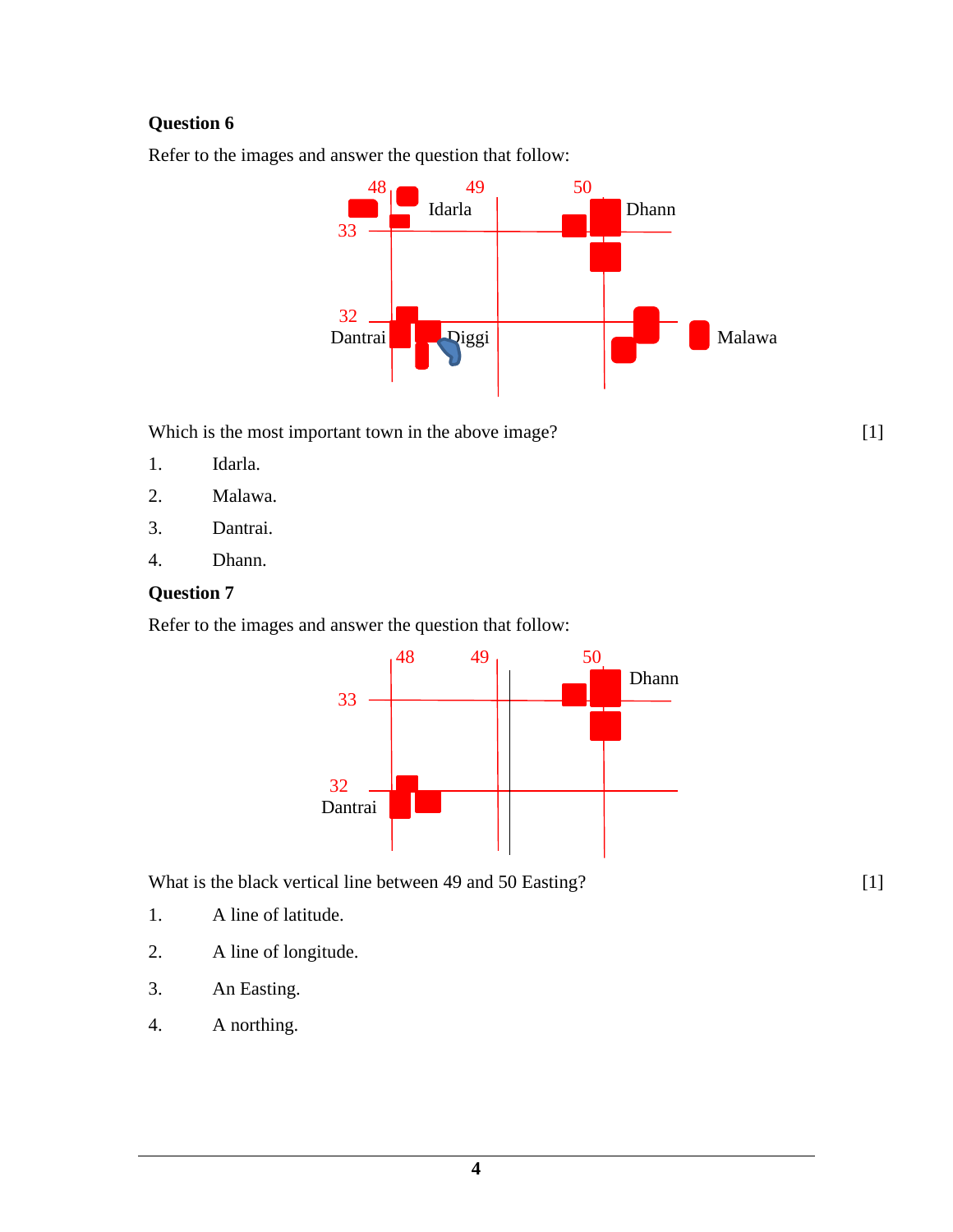Refer to the images and answer the question that follow:



What is the four figure grid reference of rock outcrop? [1]

- 1. 4832
- 2. 4933
- 3. 3248
- 4. 3349

### **Question 9**

Refer to the images and answer the question that follow:



Which drainage pattern is seen in 5438? [1]

- 1. Radial.
- 2. Trellised.
- 3. Intermittent.
- 4. Dendritic.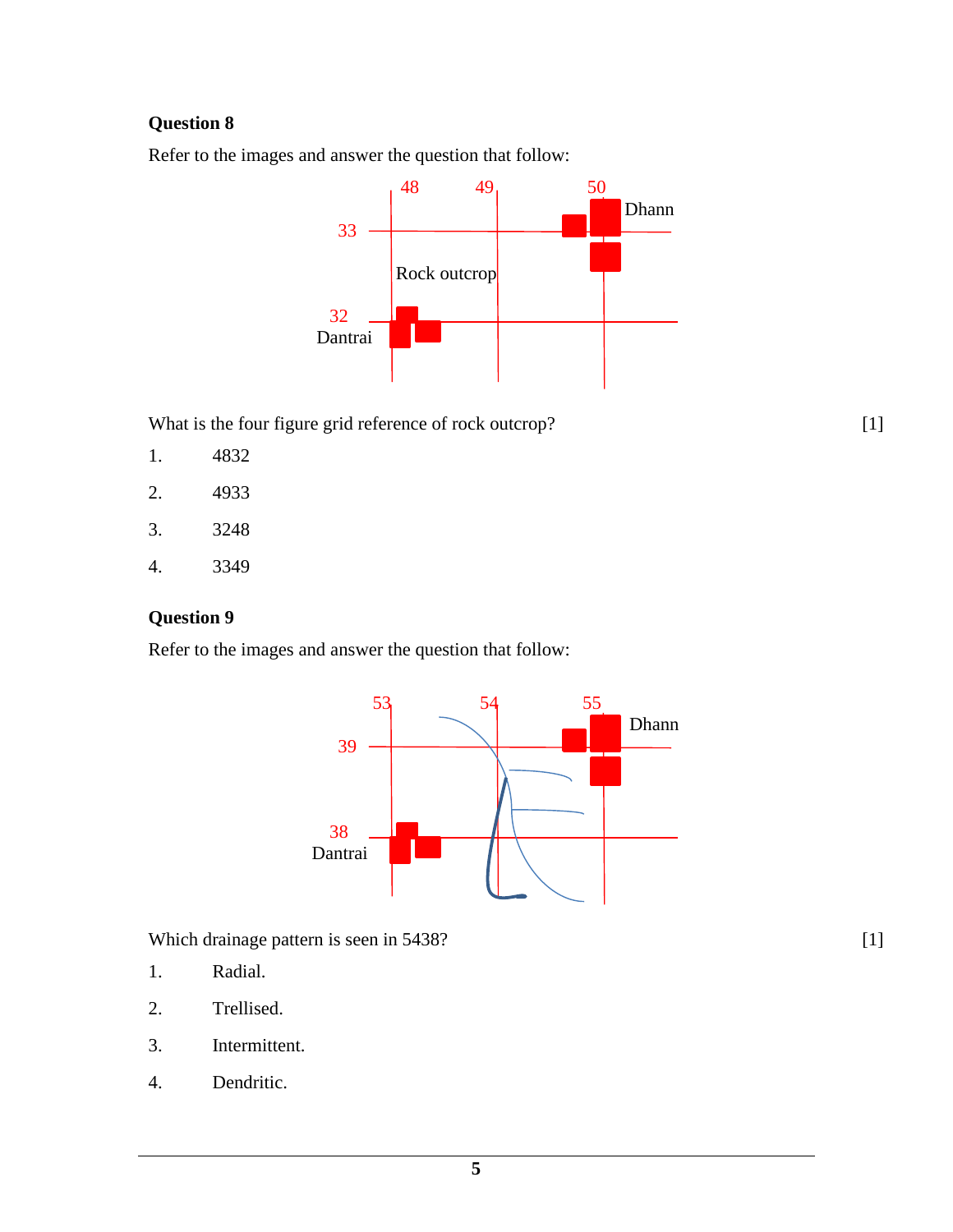Refer to the images and answer the question that follow:



Name the settlement pattern in grid square 4833. [1]

- 1. Nucleated.
- 2. Compact.
- 3. Scattered.
- 4. Isolated.

### **SECTION B (30 MARKS)**

#### *(Choose the correct answer.)*

#### **Question 11**

Where are the various forest conservation methods that can be undertaken? [1]

- 1. Afforestation and stopping indiscriminate felling of trees.
- 2. Large scale of deforestation and overgrazing.
- 3. Allowing animals to graze in farm land.
- 4. Maintaining records of forest areas.

#### **Question 12**

Name the type of climate experienced in India. [1]

- 1. Tropical cyclonic type
- 2. Tropical Monsoon Type
- 3. Temperate Monsoon type.
- 4. Subtropical monsoon

**6**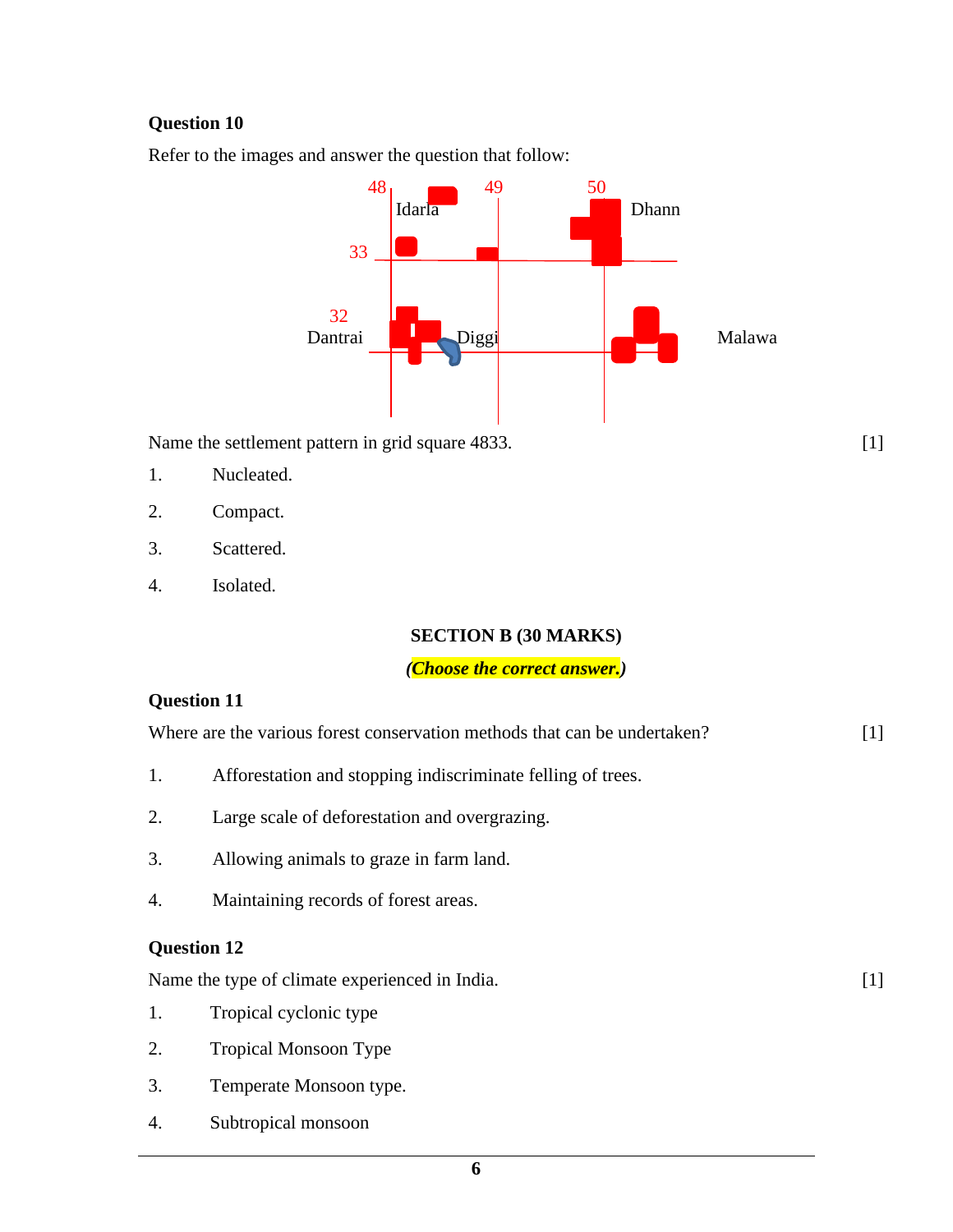Which state in India is the first to experience the onset of the Monsoons and the last to see it retreat. [1]

- 1. Andaman & Nicobar
- 2. Kerala.
- 3. Maharashtra.
- 4. Tamil Nadu.

#### **Question 14**

Which of the following is good for Tea and Jute cultivation? [1]

- 1. Kalbaisakhi.
- 2. Loo.
- 3. Western Disturbance.
- 4. Monsoon showers.

#### **Question 15**

Which of the following factor is responsible for the rises in the temperature of mainland of India in the month of March? [1]

- 1. Southward migration of the sun from the equator.
- 2. Northward migration of the sun from the equator.
- 3. The pressure belts shift.
- 4. The land breeze blows towards the sea

#### **Question 16**

Why has Thar developed into a desert? [1]

- 1. It has no cloud cover.
- 2. It is near the sea.
- 3. It is on the windward side of Western Ghats
- 4. Aravalli is parallel to S.W. Monsoon wind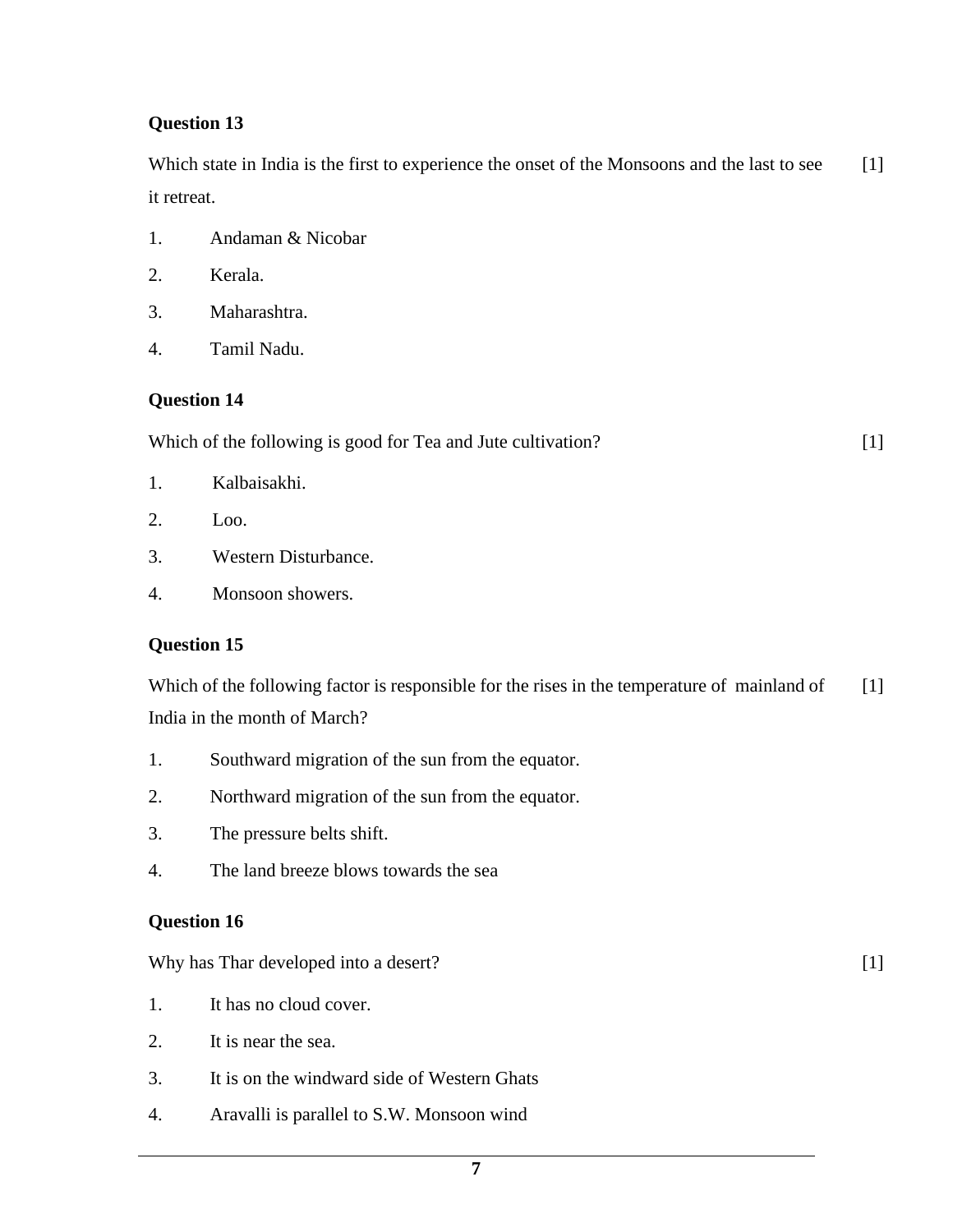Give reasons for the following.

| (a) | There is heavy rainfall in the Western coastal plains                               |       |  |  |  |
|-----|-------------------------------------------------------------------------------------|-------|--|--|--|
|     | Presence of Aravali mountain range in Western India.<br>1.                          |       |  |  |  |
|     | The Eastern coastal plains have no intercepting barrier.<br>2.                      |       |  |  |  |
|     | Presence of Deccan Plateau.<br>3.                                                   |       |  |  |  |
|     | Presence of Western Ghats.<br>4.                                                    |       |  |  |  |
| (b) | In June, Bhopal is warmer than Kolkata                                              |       |  |  |  |
|     | Due to its continental location.<br>1.                                              |       |  |  |  |
|     | 2.<br>Due to Kolkata's proximity to the sea.                                        |       |  |  |  |
|     | 3.<br>Bhopal is closer to the Tropic of Cancer.                                     |       |  |  |  |
|     | Himalayan hill station Darjeeling, is closer to Kolkata than it is to Bhopal.<br>4. |       |  |  |  |
|     | <b>Question 18</b>                                                                  |       |  |  |  |
|     | What is the main reason for the red colour of Red soil?                             | $[1]$ |  |  |  |
| 1.  | Abundance of magnesium                                                              |       |  |  |  |
| 2.  | <b>Accumulated humus</b>                                                            |       |  |  |  |
| 3.  | Presence of ferric oxides                                                           |       |  |  |  |
| 4.  | <b>Abundance of Phosphates</b>                                                      |       |  |  |  |
|     | <b>Question 19</b>                                                                  |       |  |  |  |
|     | Afforestation prevent soil erosion because:                                         | $[1]$ |  |  |  |
| 1.  | It reduces pollution                                                                |       |  |  |  |
| 2.  | It protects the soil from being exposed.                                            |       |  |  |  |
| 3.  | The roots of the trees bind the soil particles                                      |       |  |  |  |
| 4.  | Trees produce fruits                                                                |       |  |  |  |
|     |                                                                                     |       |  |  |  |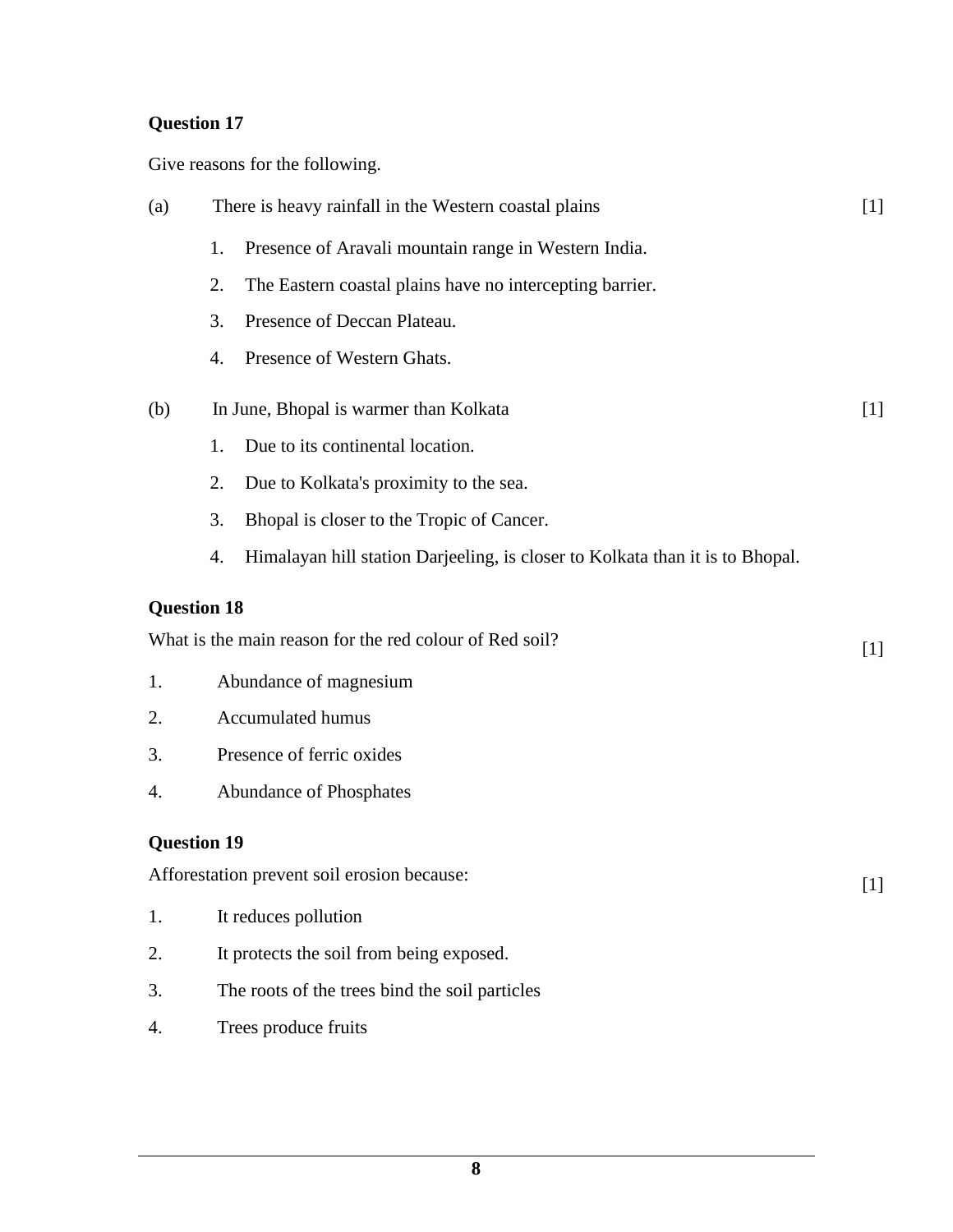Which of the following soil is most suitable for the cultivation of cotton  $\&$  sugarcane?

- 1. Laterite soil
- 2. Black soil
- 3. Red soil.
- 4. Alluvial Soil

#### **Question 21**

Which of the following factor is responsible for acidic nature of Laterite soil? [1]

- 1. As it is friable in nature.
- 2. As it can retain moisture.
- 3. As the bases leached down from the top soil.
- 4. All the above are correct.

#### **Question 22**

Name the process of removal of soluble mineral salts, especially the bases & silica from horizon A or the top soil by percolating rain water. [1]

- 1. Pedogenesis
- 2. Leaching
- 3. Lithification.
- 4. Conglomeration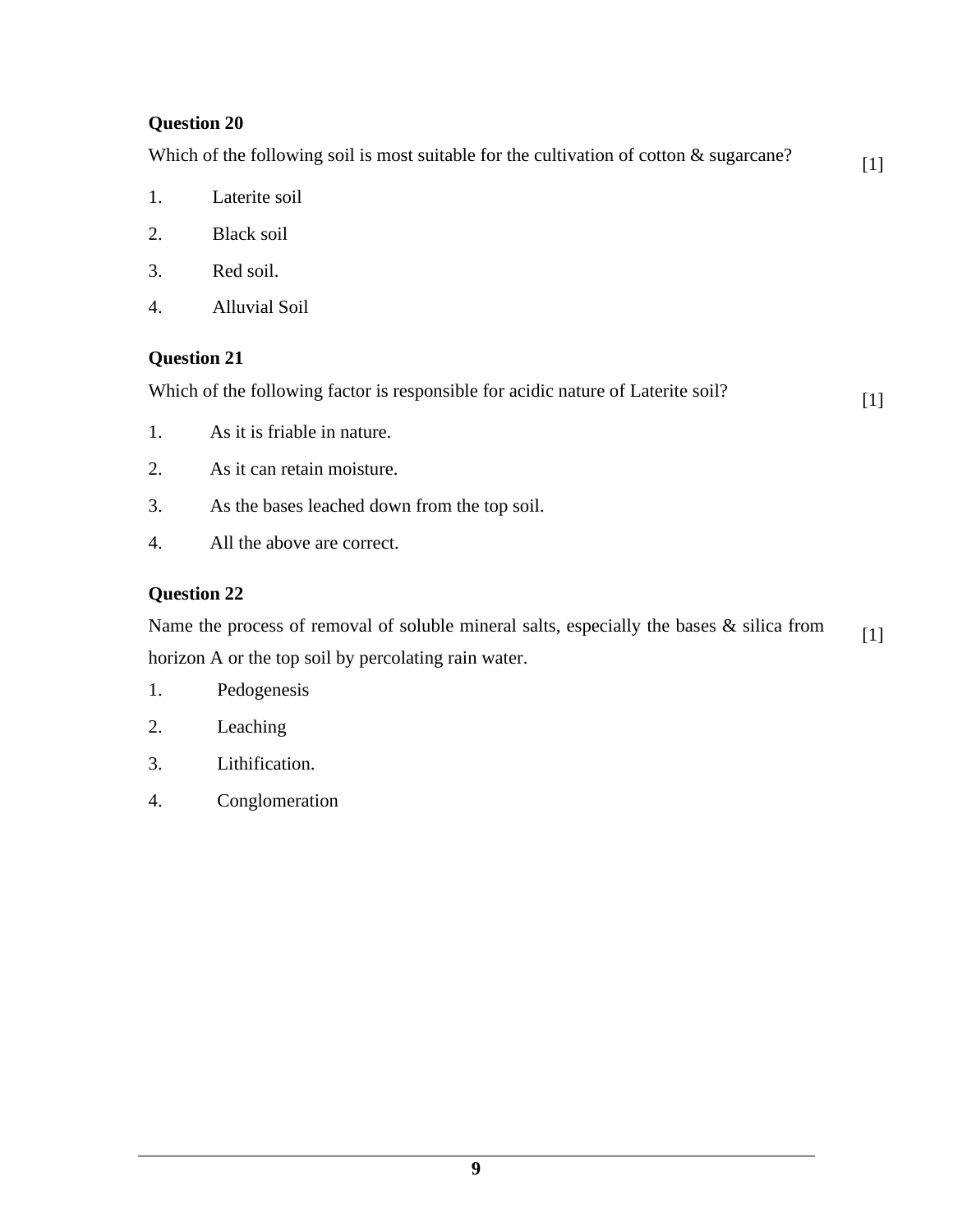Study the map and answer the following questions:



[1]

[1]

- (a) Which soil is found in the shaded region?
	- 1. Black soil
	- 2. Alluvial soil
	- 3. Red soil
	- 4. Laterite soil

(b) How is this type of soil formed?

- 1. Formed by the deposition of silt brought down by rivers.
- 2. Formed by weathering of alluvium.

### **Question 24**

Which of the following features is not associated with Thorn and Scrub Forest? [1]

- 1. Xerophyte or Drought resistant
- 2. Evergreen and Multilayered
- 3. Long roots going deep in the ground
- 4. Leaves turned into spines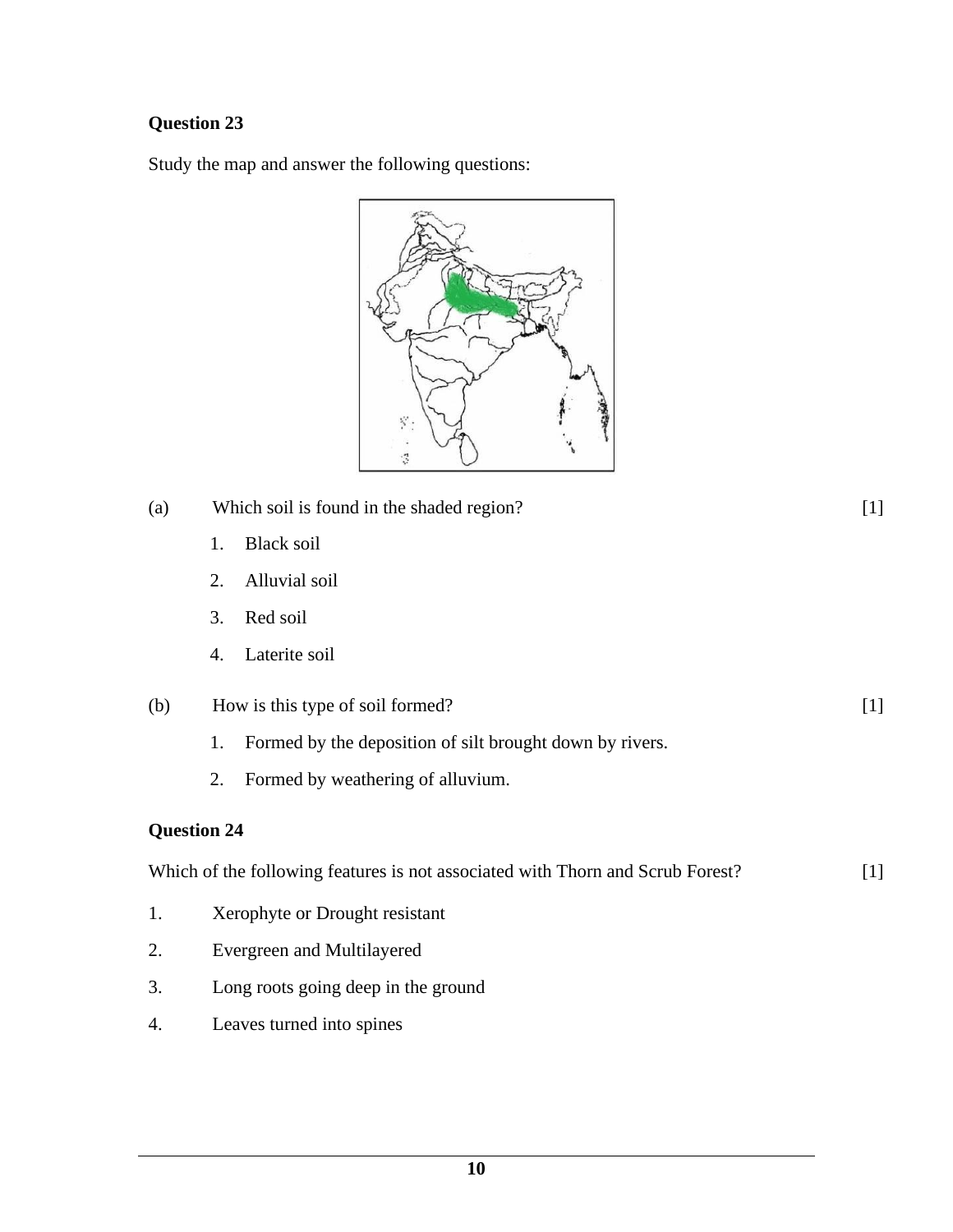What is Social Forestry? [1]

- 1. The management and protection of forests and afforestation on barren lands with the purpose of helping in the social development.
- 2. The practice of growing trees on Farm lands.
- 3. Growing trees by social workers
- 4. Forest used for social gathering.

#### **Question 26**

In which vegetation belt multiple layer of trees is found? [1]

1. 2. 3. 4. Tropical Deciduous Tropical Evergreen Thorn and scrub forest Tidal forest

#### **Question 27**

Why are Sundarbans so called? [1]

- 1. The abundance of breathing roots.
- 2. A beautiful forest
- 3. The abundance of Sundari trees
- 4. Ban of cutting of trees

#### **Question 28**

What is the other name of Littoral forests? [1]

- 1. Rain Forests
- 2. Monsoon forests
- 3. Tidal Forests
- 4. Scrub lands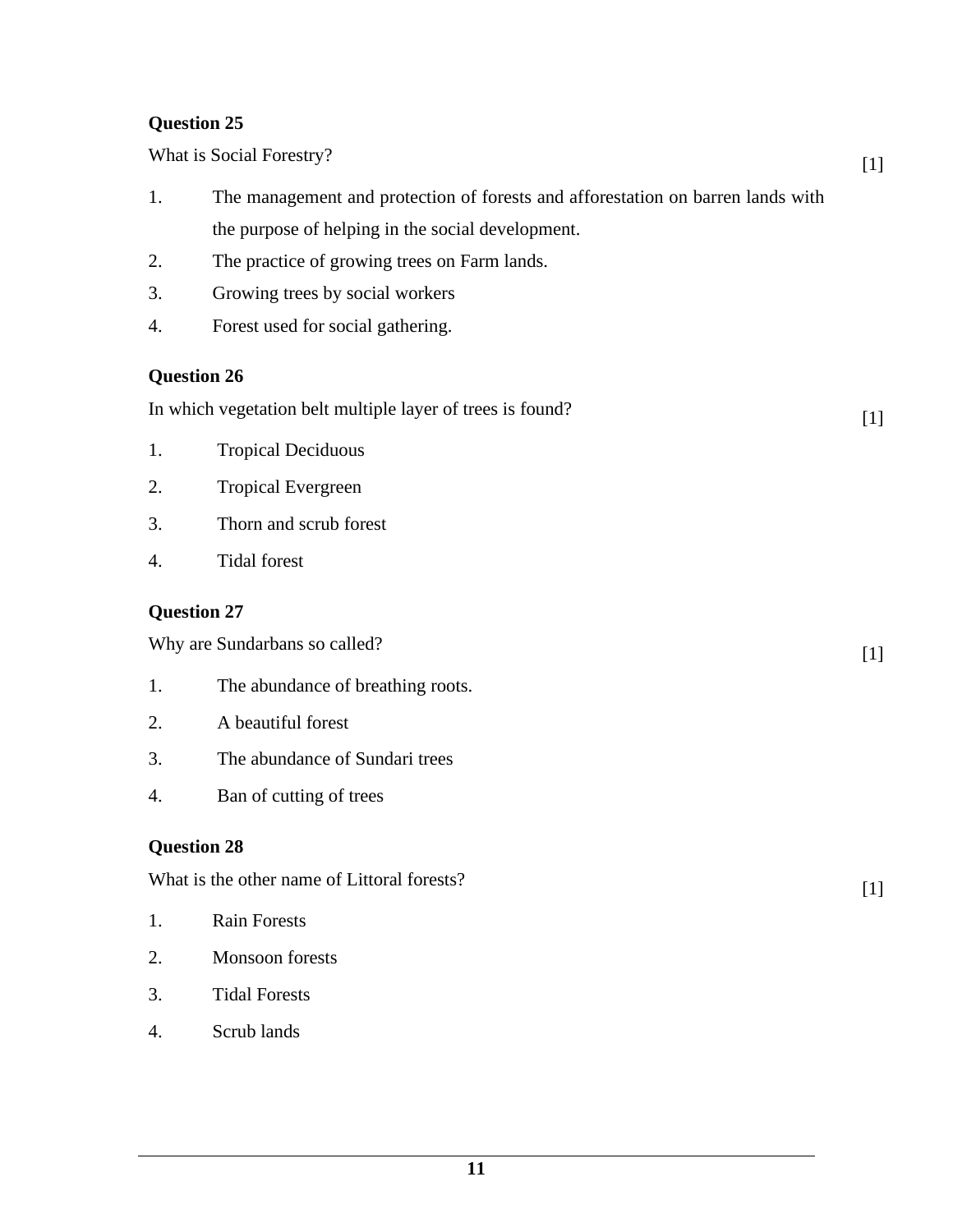|    | What are the chief characteristics of monsoon forests?         | $[1]$ |
|----|----------------------------------------------------------------|-------|
| 1. | These regions receive a moderate rainfall                      |       |
| 2. | The trees shed their leaves in the dry season                  |       |
| 3. | The trees are found in pure stand.                             |       |
| 4. | All the above                                                  |       |
|    | <b>Question 30</b>                                             |       |
|    | Which is the most advanced and efficient method of irrigation? | $[1]$ |
| 1. | Canal Irrigation                                               |       |
| 2. | Well Irrigation                                                |       |
| 3. | Drip Irrigation                                                |       |
| 4. | Tank irrigation                                                |       |
|    | <b>Question 31</b>                                             |       |
|    | What is the meaning of irrigation is?                          | $[1]$ |
| 1. | The water received by rainfall                                 |       |
| 2. | The man-made arrangements of supplying water to the fields     |       |
| 3. | The storage of rain water                                      |       |
| 4. | Growing of crops                                               |       |
|    | <b>Question 32</b>                                             |       |
|    | Which of the following is a type of canal found in India?      | $[1]$ |
| 1. | Perennial Canal                                                |       |
| 2. | <b>River Canal</b>                                             |       |
| 3. | <b>Artificial Canal</b>                                        |       |

4. Ground Canal